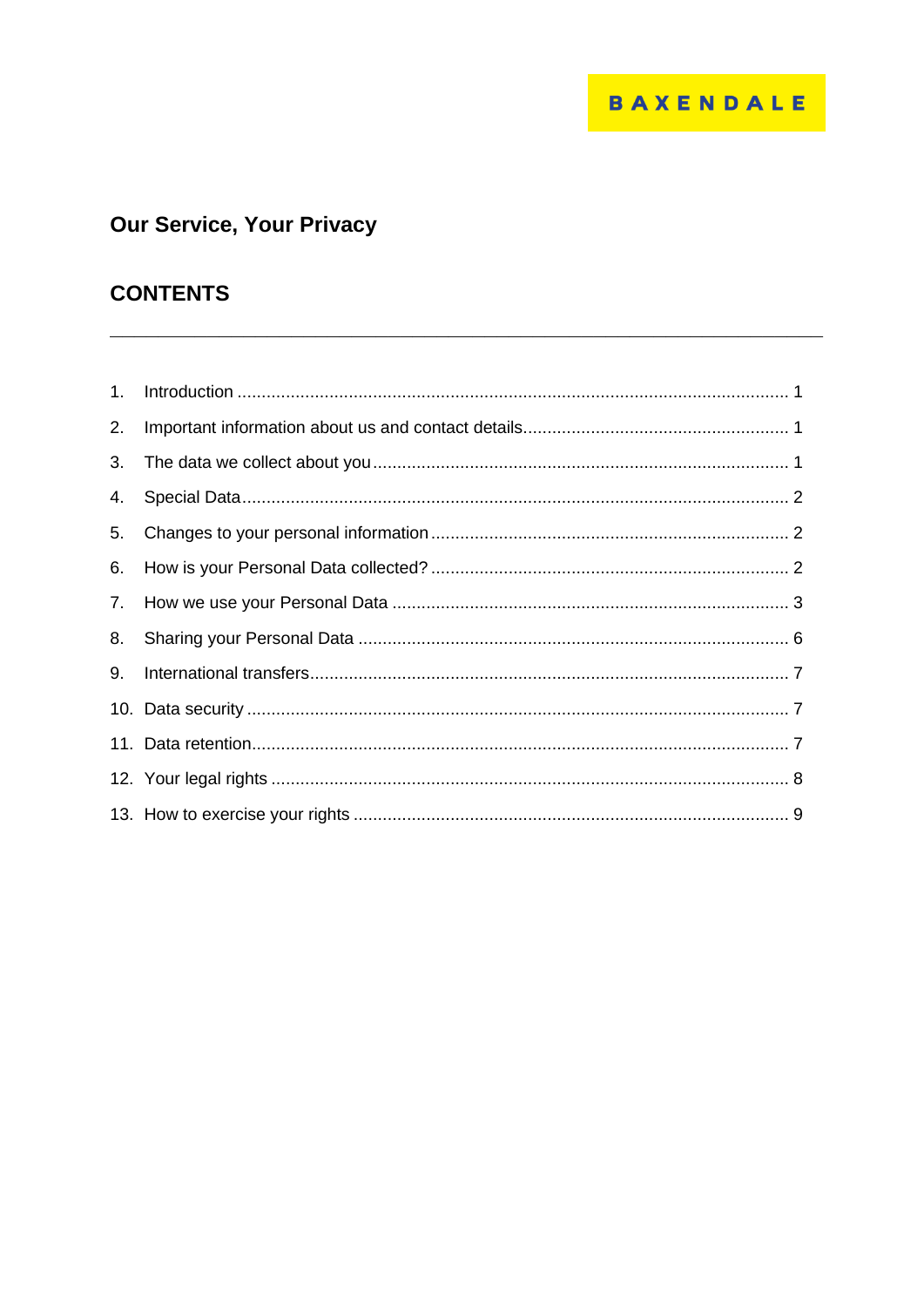## <span id="page-1-0"></span>**1. Introduction**

Baxendale respects your privacy and is committed to protecting your Personal Data.

This privacy notice tells you about,

- who we are, and how to get in contact with us,
- the data we collect about you when you use this website, or any of our services,
- how we look after your Personal Data, including when you sign up to our mailing lists, and
- <span id="page-1-1"></span>• your privacy rights and how the law protects you.

## **2. Important information about us and contact details**

Baxendale is the trading name of Baxendale Advisory Limited, which is registered as a company in England, with company number 08232067. It is wholly owned by Baxendale Partnership Limited, which is also registered as a company in England, with company number 00367875. Together we call this the "Baxendale Group"- on whose behalf this notice is written.

We have appointed Ewan Hall as our Data Privacy Manager. He is responsible for this notice and can deal with any questions you may have about it, or about your Personal Data. Please contact [ewan.hall@baxendale.co.uk,](mailto:ewan.hall@baxendale.co.uk) or by post to Baxendale, Runway East, 20 St Thomas Street, London SE1 9RS.

## <span id="page-1-2"></span>**3. The data we collect about you**

Some of the data we collect is known as **Personal Data**. This is because you can be identified from it. There are three types of Personal Data that we will collect from you from time to time.

The first is **Identity Data**. This is about who you are, and includes your name(s), title, gender and you date of birth.

The second is **Contact Data**. This is about how you can be contacted, and includes addresses, email addresses and telephone numbers.

The third is **Marketing Data**. This is about you preferences, including what you want us to contact you about and how.

Sometimes we will use your Personal Data to put together statistics and research. For example, we might want to work out how many users are accessing a particular website feature. We will not do this in a way that can identify you.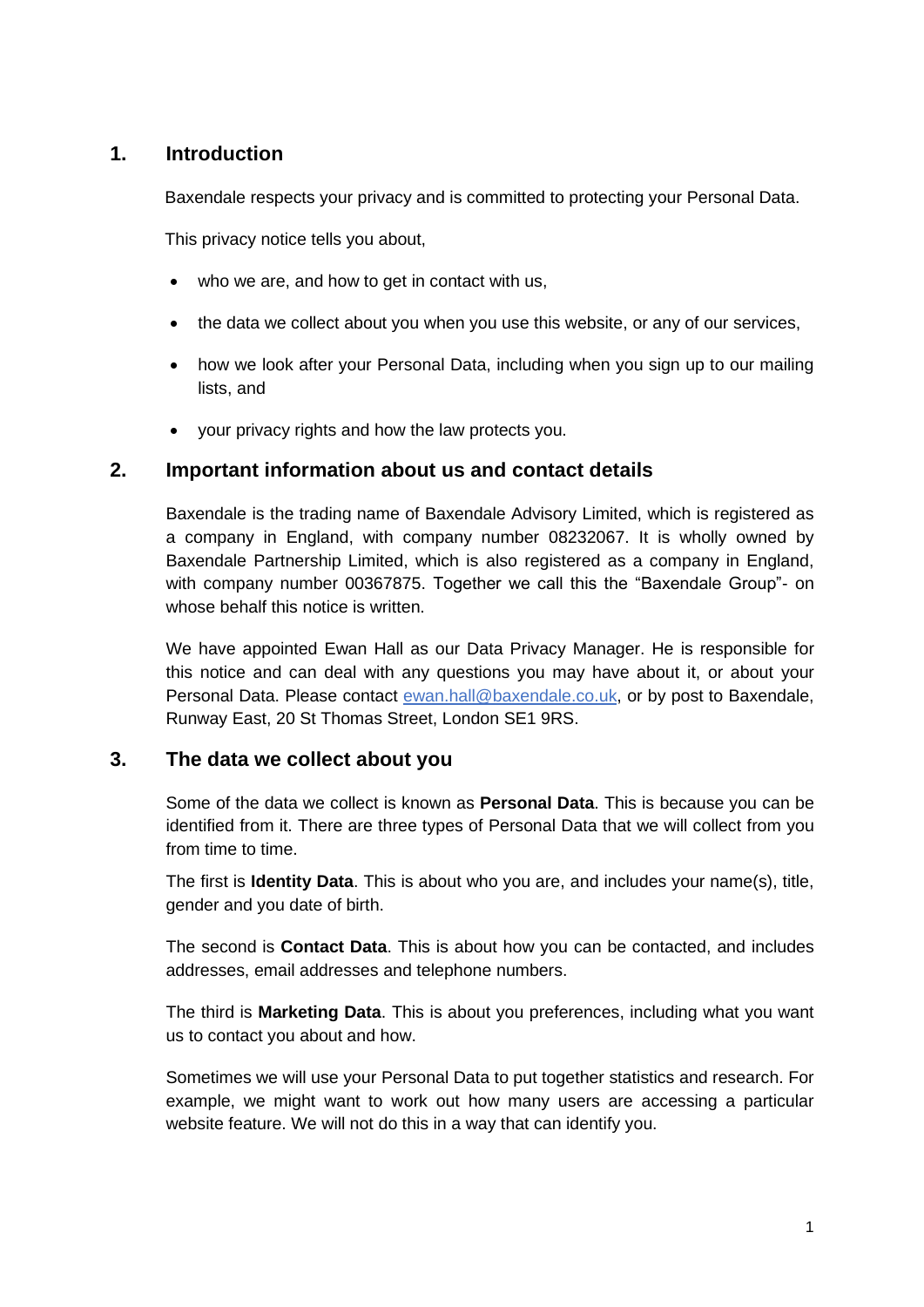## <span id="page-2-0"></span>**4. Special Data**

There are certain types of Personal Data called **Special Category Data** which is particularly sensitive because it can be used to identify details about your race or ethnicity, religious or philosophical beliefs, sex life, sexual orientation, political opinions, trade union membership, information about your health .

We do not collect any Special Category Data about you. Nor do we collect any information about criminal convictions and offences.

Occasionally we will be given Special Category Data by organisations who we are working with as clients to deliver products and services. We will not be actively processing this data and will only keep it for as long as is necessary.

## <span id="page-2-1"></span>**5. Changes to your personal information**

We want to make sure that any personal information that we hold about you is accurate and current. Please let us know if your details change.

## **6. How is your Personal Data collected?**

<span id="page-2-2"></span>We use different methods to collect data about you.

You might give it to us **directly**. For example, when you:

- meet us.
- fill in forms, or when you correspond with us by post, phone, email or in some other format,
- contact us about our products or services,
- contract with us in relation to our products and services,
- subscribe to our service or publications,
- request marketing to be sent to you,
- enter a competition, promotion or survey, or
- give us some feedback.

We may use **Third parties** or **publicly available sources.** We may collect Identity and Contact Data from publicly availably sources such as Companies House and the Electoral Register based inside the EU.

We may be given your Personal Data to process by **organisations that we work with as clients**, in order to deliver our products and services. They will usually be in charge of how the data is to be used.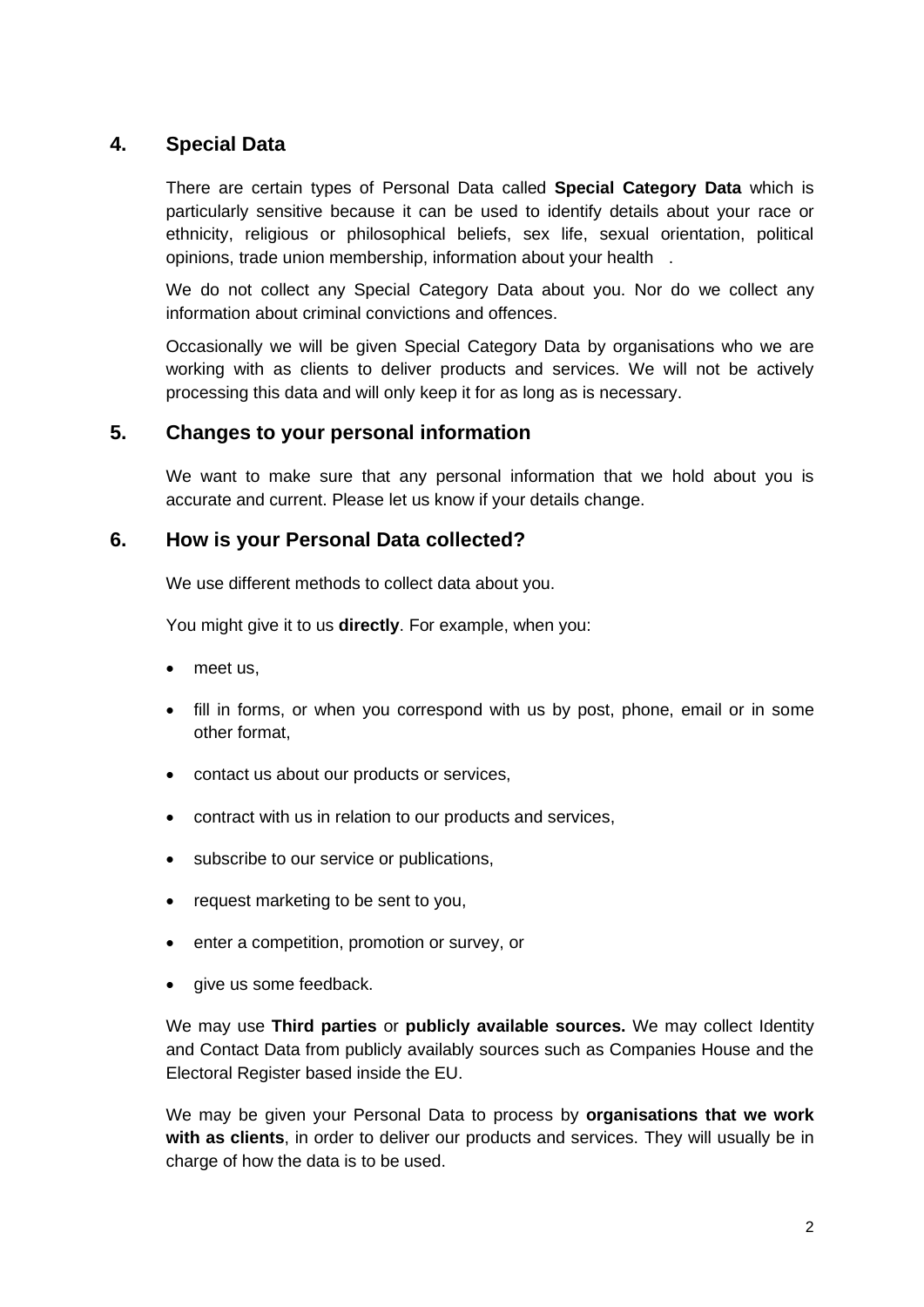## **Cookies**

<span id="page-3-0"></span>We use cookies on our website. Our [cookie policy](https://www.baxendale.co.uk/wp-content/uploads/2019/10/Website-cookie-policy.pdf) explains the cookies we use and why.

## **7. How we use your Personal Data**

We will only use your Personal Data when the law allows us to. Usually it will be in the following circumstances:

- Where you have given us your express **consent**.
- Where we need to perform a **contract** we are about to enter into or have entered into with you.
- Where the contract is not with you, but using the data is reasonable and necessary for us to run our business for our **legitimate interests** (or those of a third party). This includes using your data as part of carrying out our usual business activities, but only if it has been provided for that purpose, and your interests and fundamental rights are not compromised.
- Where we need to comply with a **legal or regulatory obligation**. For example, where a Court or Government agency is allowed to request the data.

## **Do we need your consent?**

Generally, we do not need your consent unless we are sending you direct marketing communications via email.

We will ask for your consent before sending you marketing communications. To do so you can tick the 'opt in' box in our Contact Us page. You have the right to withdraw consent to marketing at any time by using the unsubscribe links or by emailing [info@baxendale.co.uk](mailto:info@baxendale.co.uk) with "unsubscribe".

We have put together a table below which describes some of these uses, and the legal reasons we rely on. Some of these will overlap.

| <b>Purpose/Activity</b>                                            | <b>Type of Personal Data</b><br>being used | Lawful reason we use                                                                     |
|--------------------------------------------------------------------|--------------------------------------------|------------------------------------------------------------------------------------------|
| To send you a<br>newsletter by email                               | Identity<br>Contact<br>Marketing           | Your consent when you sign<br>up                                                         |
| To deliver relevant<br>marketing and website<br>content to you and | Marketing                                  | Legitimate Interests (to study<br>how customers use our<br>products/services, to develop |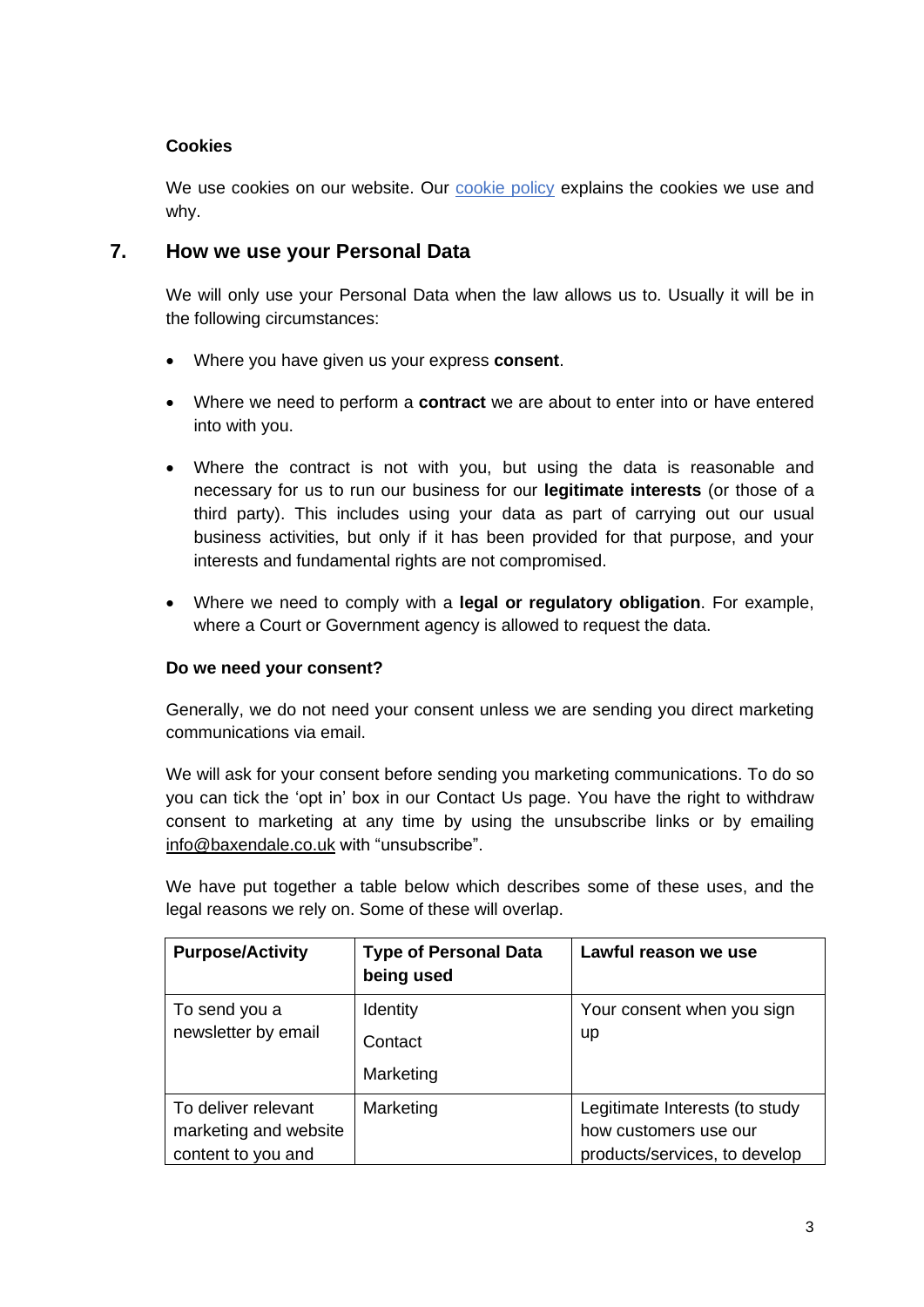| measure or<br>understand the<br>effectiveness of such<br>content                                                                                                                                 |                                  | them, to grow our business<br>and to inform our marketing<br>strategy)                                                                                                                                                           |
|--------------------------------------------------------------------------------------------------------------------------------------------------------------------------------------------------|----------------------------------|----------------------------------------------------------------------------------------------------------------------------------------------------------------------------------------------------------------------------------|
| To contact you using<br>electronic means<br>where you are part of<br>an existing client<br>relationship about<br>similar services and<br>items of interest                                       | Identity<br>Contact              | Legitimate Interest (to develop<br>our business and services,<br>particularly where we regard<br>these as genuinely useful to<br>you)                                                                                            |
| To register new client<br>contact details                                                                                                                                                        | Identity<br>Contact              | Legitimate Interest (where we<br>are delivering products and<br>services and you are<br>connected to one of our<br>clients)                                                                                                      |
| To process and deliver<br>services to clients                                                                                                                                                    | Identity<br>Contact<br>Marketing | Performance of a contract with<br>you<br>Necessary for our legitimate<br>interests (where you are not a<br>party to the contract)                                                                                                |
| To manage our<br>relationship with you<br>which will include:<br>Notifying you about<br>٠<br>changes to our<br>terms or privacy<br>policy<br>Asking you to leave<br>a review or take a<br>survey | Identity<br>Contact<br>Marketing | Performance of a contract with<br>you<br>Necessary to comply with a<br>legal obligation<br>Necessary for our legitimate<br>interests (to keep our records<br>updated and to study how<br>customers use our<br>products/services) |
| To enable you to<br>complete a survey                                                                                                                                                            | Identity<br>Contact<br>Marketing | Performance of a contract with<br>you<br>Necessary for our legitimate<br>interests (to study how clients<br>use our products/services, to<br>develop them and grow our<br>business)                                              |
| To make suggestions<br>and recommendations                                                                                                                                                       | (a) Identity<br>(b) Contact      | Necessary for our legitimate<br>interests (to develop our                                                                                                                                                                        |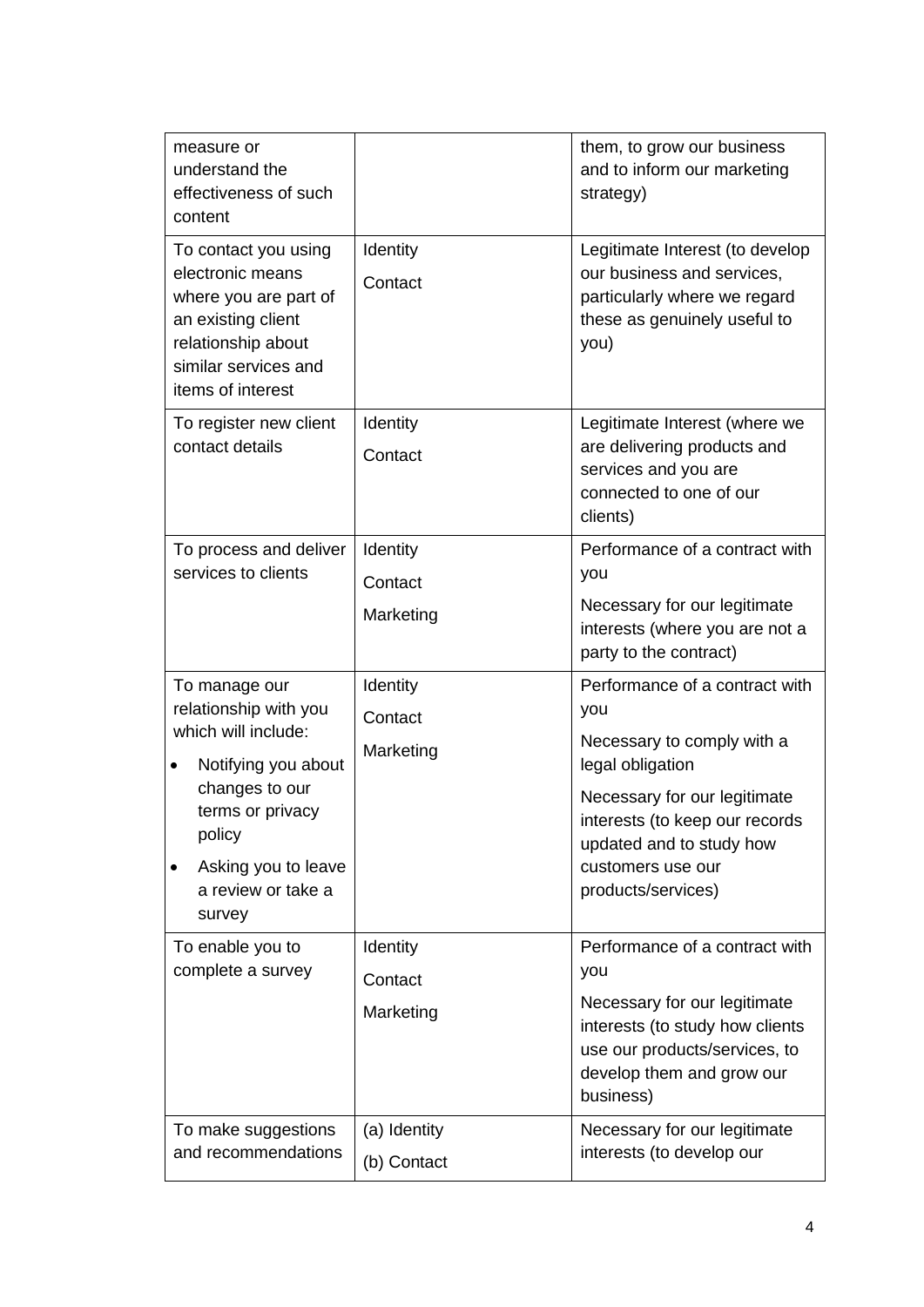| to you about goods or<br>services that may be | products/services and grow<br>our business) |
|-----------------------------------------------|---------------------------------------------|
| of interest to you                            |                                             |
| where you are part of                         |                                             |
| an existing client                            |                                             |
| relationship                                  |                                             |

#### **Change of purpose**

We will only use your Personal Data for the reason it was collected, unless we reasonably consider that we need it for another reason which is almost the same, or compatible with the original reason.

We will ask for your consent if we need it for a completely new reason, unless we need to use it to comply with a legal obligation.

#### **Marketing from us**

If you are part of an existing client relationship, we may use your Identity or Contact Data to form a view on what we think you may want or need, or what may be of interest to you. This is how we decide which products, services and offers may be relevant for you (we call this **marketing**).

You will receive marketing communications from us if you have requested information from us or purchased goods or services from us or if you provided us with your details when you entered a competition or registered for a promotion and, in each case, you have not opted out of receiving that marketing.

#### **Third-party marketing**

We do not share your Personal Data with anyone outside of the Baxendale Group for marketing purposes. If we want to do this, we will ask you for your express consent.

#### **Opting out**

You can ask us to stop sending you marketing messages at any time by emailing 'stop' to [info@baxendale.co.uk](mailto:info@baxendale.co.uk)*.*

Where you opt out of receiving these marketing messages, this will not stop us using the Personal Data for other lawful reasons, or for contacting you as part of delivering our business services, where we have a legitimate reason or doing so, for example, when we are delivering a contract.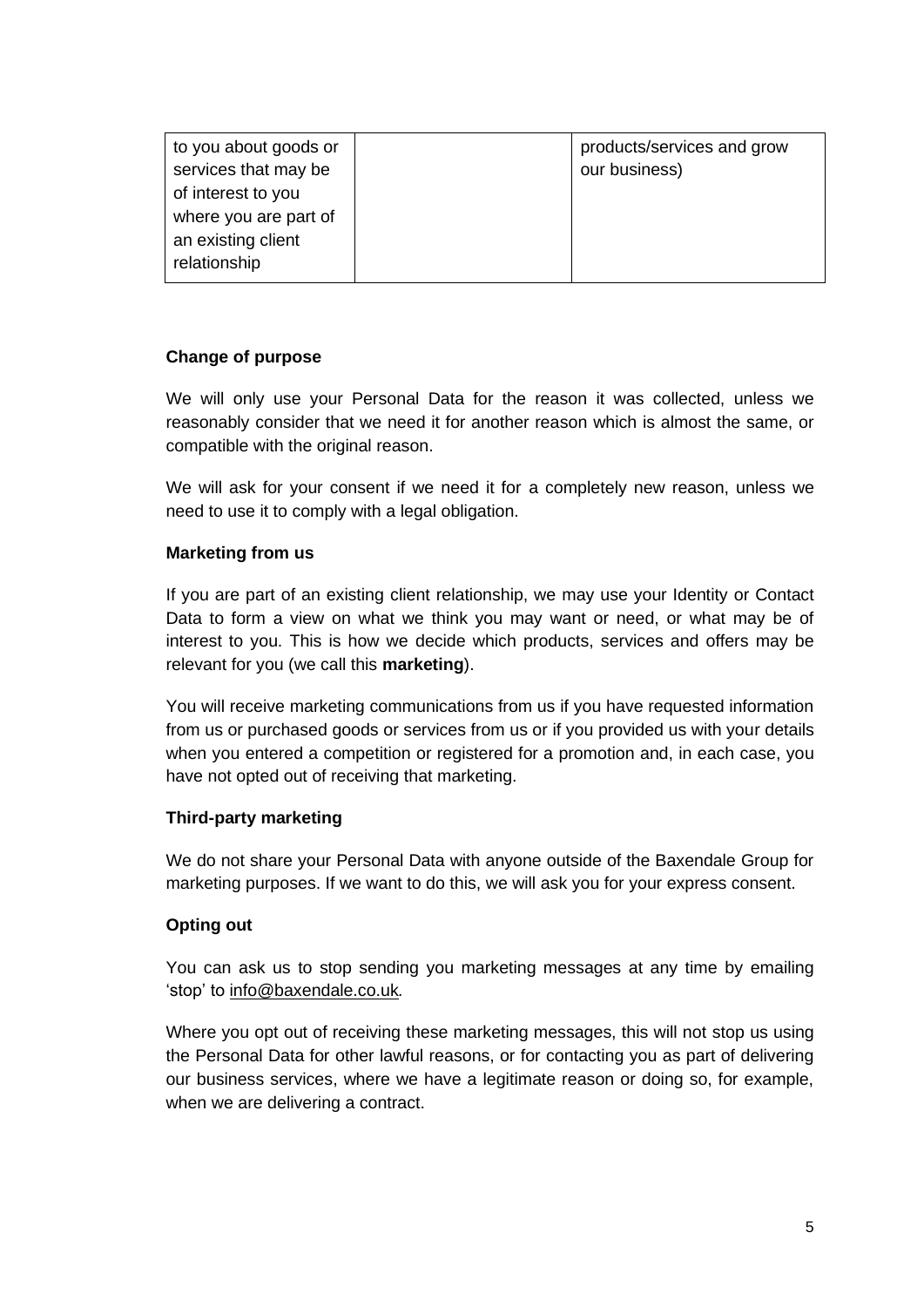## **8. Sharing your Personal Data**

<span id="page-6-0"></span>We do not share your Personal Data with anyone for marketing purposes, but we will need to share it within the Baxendale Group and with certain organisations in order for us to carry run our usual business activities, especially the processes we set out in the table above. These organisations provide us with business support such as email software and data storage.

Your Personal Data will be shared with third parties in the following circumstances. Please note that this list is subject to change and we will update it as soon as is reasonably practicable after it does.

| Organisation                                                  | <b>Location</b>                 | <b>Reason for sharing</b>                                                     |
|---------------------------------------------------------------|---------------------------------|-------------------------------------------------------------------------------|
| <b>Microsoft Corporation</b>                                  | <b>United States</b>            | Necessary as part of<br>our<br>communication systems and for<br>storing data  |
| Dropbox Inc                                                   | <b>United States</b><br>Germany | Necessary for storing data                                                    |
| Mailchimp/ The Rocket   United States<br><b>Science Group</b> |                                 | Necessary for as part of our<br>communication systems and for<br>storing data |

We may also share your Personal Data with certain third parties if we are about to sell, transfer, or merge parts of our business or our assets. Alternatively, we may seek to acquire other businesses or merge with them. If a change happens to our business, then the new owners may use your Personal Data in the same way as set out in this privacy notice.

We may also share your Personal Data with certain third parties if we are about to sell, transfer, or merge parts of our business or our assets. Alternatively, we may seek to acquire other businesses or merge with them. If a change happens to our business, then the new owners may use your Personal Data in the same way as set out in this privacy notice.

We require all third parties to respect the security of your Personal Data and to treat it in accordance with the law. We do not allow our third-party service providers to use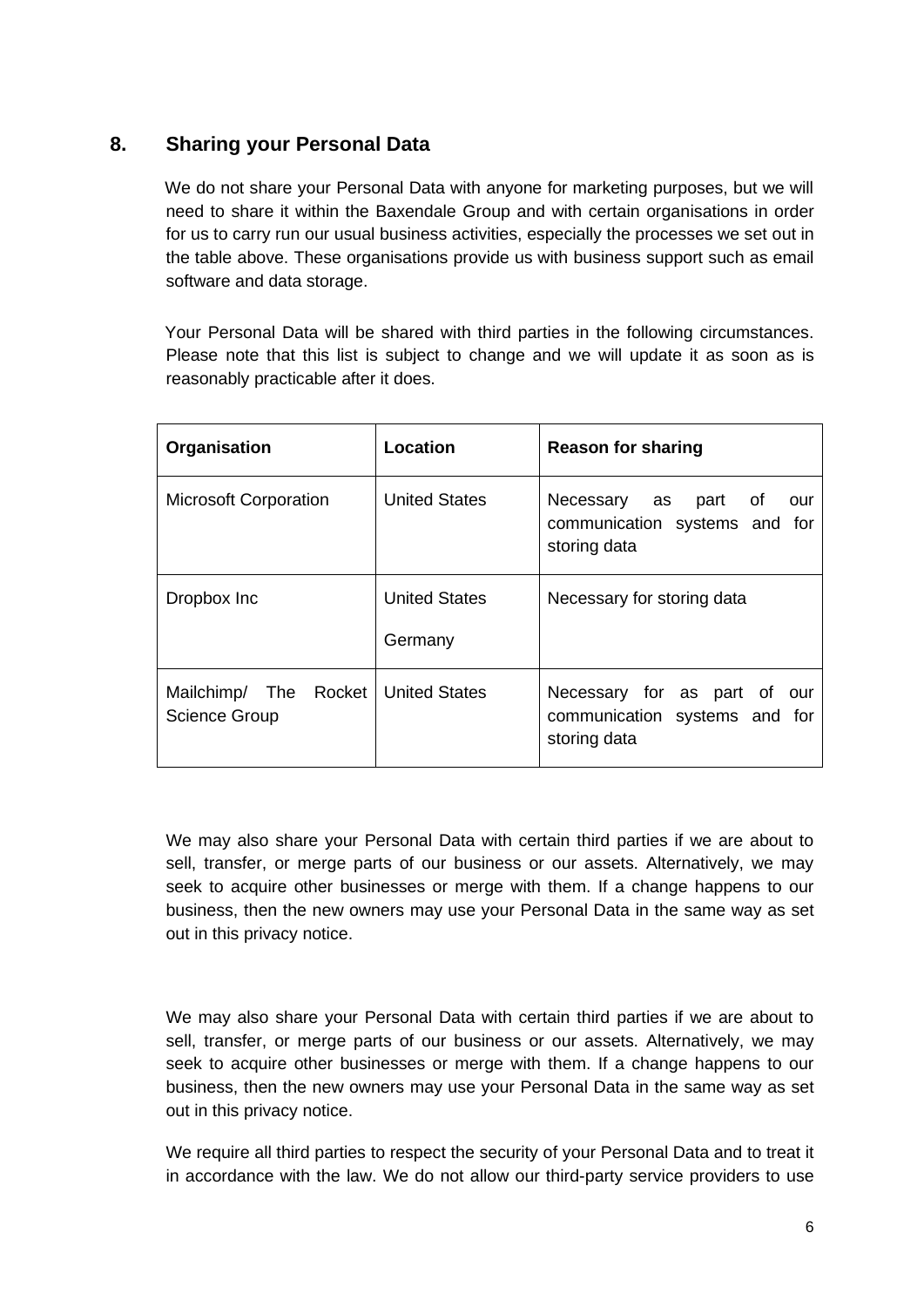<span id="page-7-0"></span>your Personal Data for their own purposes and only permit them to process your Personal Data for specified purposes and in accordance with our instructions.

## **9. International transfers**

Many of the third parties who we use for the processing of your Personal Data are based outside the European Economic Area (EEA) so their processing of your Personal Data will involve a transfer of data outside the EEA.

Whenever we transfer your Personal Data out of the EEA, we make sure that it is protected in at lease one of three ways:

- The Personal Data is transferred to a country approved by the European Commission as providing sufficient protection,
- The Personal Data is transferred under contractual terms approved by the European Commission, or
- Where Personal Data is transferred to the United States, the recipient must be certified as part of the UK-US privacy shield approved by the European Commission.

## <span id="page-7-1"></span>**10. Data security**

We have put in place appropriate security measures to prevent your Personal Data from being accidentally lost, used or accessed in an unauthorised way, altered or disclosed. As part of our commitment security, we are certified as part of the Government's Cyber Essentials Scheme.

We limit access to your Personal Data to those employees, agents, contractors and other third parties who have a business need to know. They will only process your Personal Data on our instructions and they are subject to a duty of confidentiality.

We have put in place procedures to deal with any suspected Personal Data breach and will notify you and any applicable regulator of a breach where we are legally required to do so.

## <span id="page-7-2"></span>**11. Data retention**

#### **How long will you use my Personal Data for?**

We will only keep your Personal Data for as long as necessary to fulfil the purposes we collected it for. We may need to keep it for longer to satisfy any legal, accounting, or reporting requirements.

We will consider the type of Personal Data we hold and whether it is particularly sensitive before working out how long we should keep it for. Wherever possible we will anonymise it so that you cannot be identified.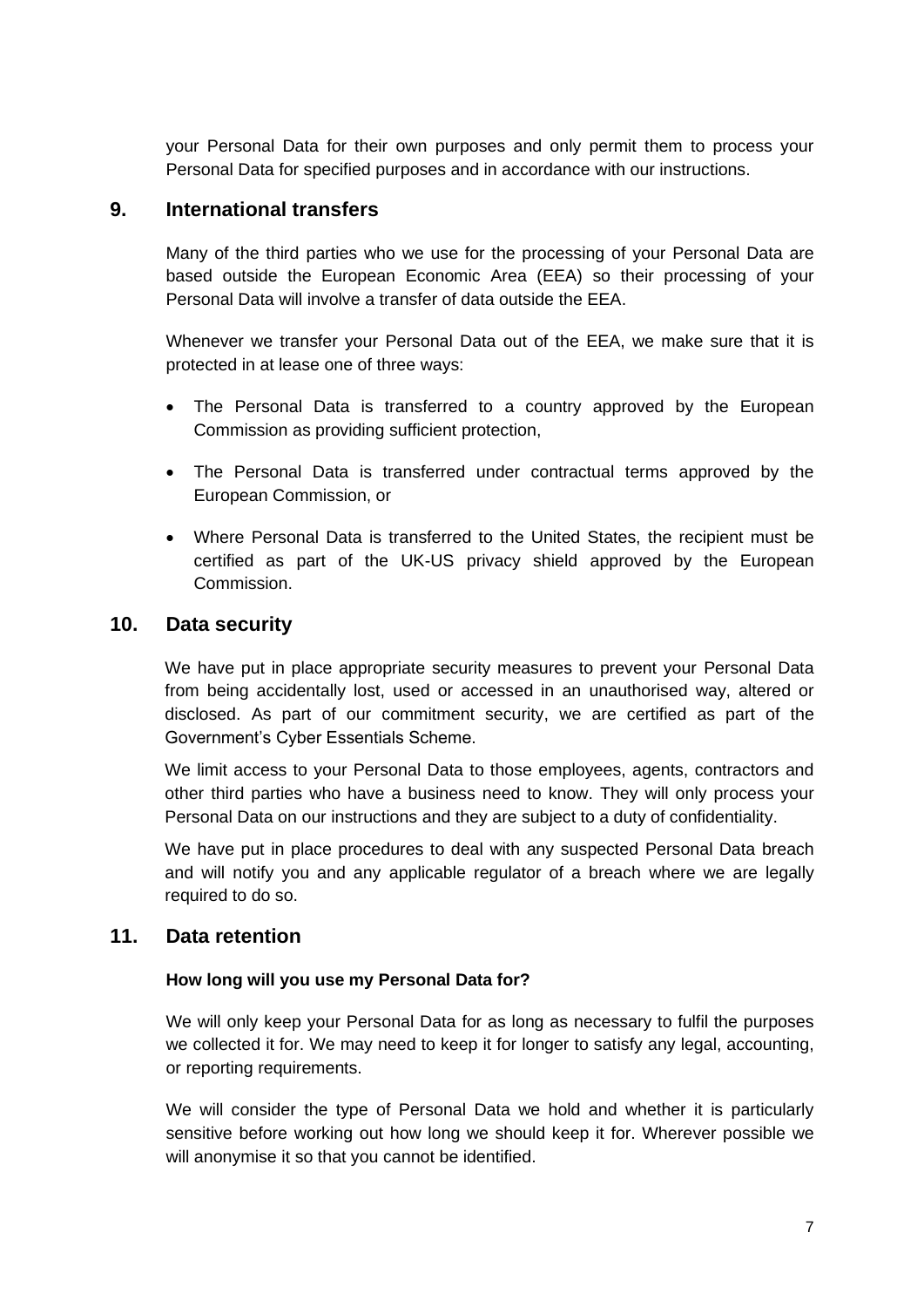In some cases, you will be able to ask us what Personal Data we hold about you and request that it be deleted. See your right to request erasure below.

## **12. Your legal rights**

<span id="page-8-0"></span>You have a number of important legal rights. Sometimes these rights will limited by our right to legitimately run our business, or because there is legal reason preventing us from letting you exercise your rights fully.

You are entitled to do the following:

**Request access** to your Personal Data (known as a "data subject access request"). This enables you to receive a copy of the Personal Data we hold about you and to check that we are lawfully processing it.

**Request correction** of the Personal Data that we hold about you. This enables you to have any incomplete or inaccurate data we hold about you corrected, though we may need to verify the accuracy of the new data you provide to us.

**Request erasure** of your Personal Data. This enables you to ask us to delete or remove Personal Data where there is no good reason for us to keep using it, or we have not been using it lawfully.

**Object to processing** of your Personal Data. This enables you to object to us using your data as part of reasonably running our business (a legitimate interest) because you feel that that your fundamental rights or freedoms have been compromised.

**Request a restriction on processing** of your Personal Data. This enables you to ask us to stop using your data, without necessarily deleting it, or to just to put its use on hold while we establish why we need it.

**Request the transfer** of your automated Personal Data to you or to a third party. If you consented to providing data by an automatic process, for example where it has been collected by some sophisticated software, then you can ask for it to be provided to you or to a third party.

**Withdraw consent at any time** where you have given us this consent in the first place to use the data for a specific reason. This may mean we will not be able to provide certain products or services to you.